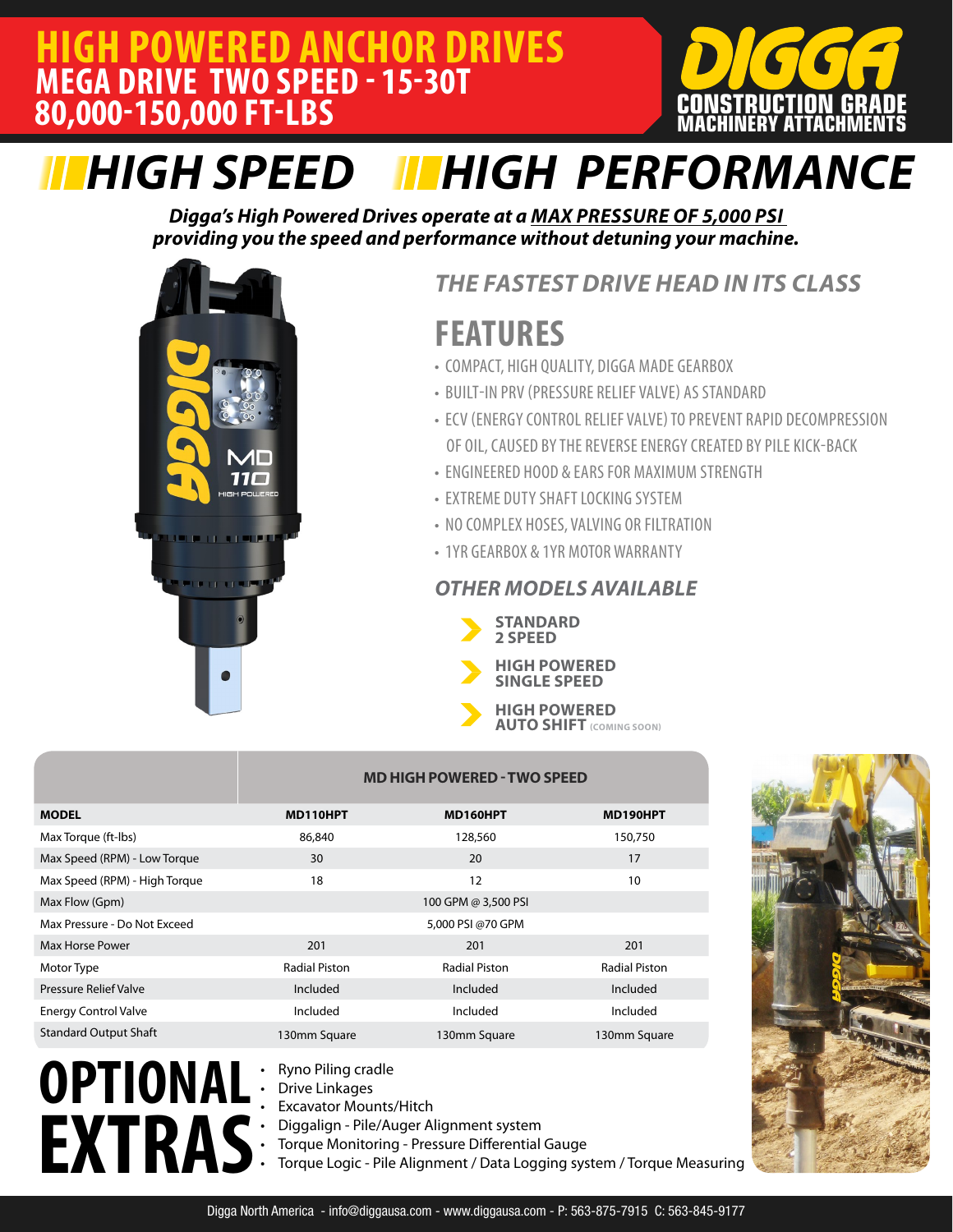### **HIGH POWERED ANCHOR DRIVES MEGA DRIVE TWO SPEED - 15-30T 80,000-150,000 FT-LBS**



#### **MD110HPT OUTPUT SPEED OUTPUT TORQUE**  $GPM$  RPM  $(LS)$ RPM<br>(HS) PSI FT-LBS 1 2 600 10,421 2 4 800 13,894 3 5 1,000 17,368 4 6 1,200 20,841 4 7 1,400 24,315 5 8 1,600 27,789 6 10 1,800 31,262 6 11 2,000 34,736 7 12 2,200 38,209 8 13 2,400 41,683 9 14 2,600 45,157 9 16 2,800 48,630 10 17 3,000 52,104 11 18 3,200 55,577 12 19 3,400 59,051 12 20 3,600 62,524 13 22 3,800 65,998 14 23 4,000 69,472 14 24 4,200 72,945 15 25 4,400 76,419 16 26 4,600 79,892 17 28 4,800 83,366 17 29 5,000 86,840 18 30 **MD160HPT OUTPUT SPEED OUTPUT TORQUE**  $GPM$  RPM (LS) RPM<br>(HS) PSI FT-LBS 1 2 600 15,427 1 2 800 20,570 2 3 1,000 25,712 2 4 1,200 30,854 3 5 1,400 35,997 3 6 1,600 41,139 4 6 1,800 46,282 4 7 2,000 51,424 5 8 2,200 56,566 5 9 2,400 61,709 6 10 2,600 66,851 6 10 2,800 71,994 7 11 3,000 77,136 7 12 3,200 82,278 8 13 3,400 87,421 8 14 3,600 92,563 9 14 3,800 97,706 9 15 4,000 102,848 10 16 4,200 107,990 10 17 4,400 113,133 11 18 4,600 118,275 11 18 4,800 123,418 12 19 5,000 128,560 12 20 **MD190HPT OUTPUT SPEED OUTPUT TORQUE**  $GPM$  RPM  $(LS)$ RPM<br>(HS) PSI FT-LBS 1 1 600 18,090 1 2 800 24,120 2 3 1,000 30,150 2 3 1,200 36,180 2 4 1,400 42,210 3 5 1,600 48,240 3 5 1,800 54,270 4 6 2,000 60,300 4 7 2,200 66,330 4 7 2,400 72,360 5 8 2,600 78,390 5 9 2,800 84,420 6 10 3,000 90,450 6 10 3,200 96,480 6 11 3,400 102,510 7 12 3,600 108,540 7 12 3,800 114,570 8 13 4,000 120,600 8 14 4,200 126,630 8 14 4,400 132,660 9 15 4,600 138,690 9 16 4,800 144,720 10 16 5,000 150,750 10 17 **OUTPUT SPEED & TORQUE LS= Low Speed HS= High Speed**

Output speed and torque specifications are THEORETICAL. Speed and torque output are dependent on the overall system efficiencies associated with the prime movers hydraulic system. This document should be used for information and comparative purposes only. When determining criteria, & application specific information is required, please contact DIGGA.